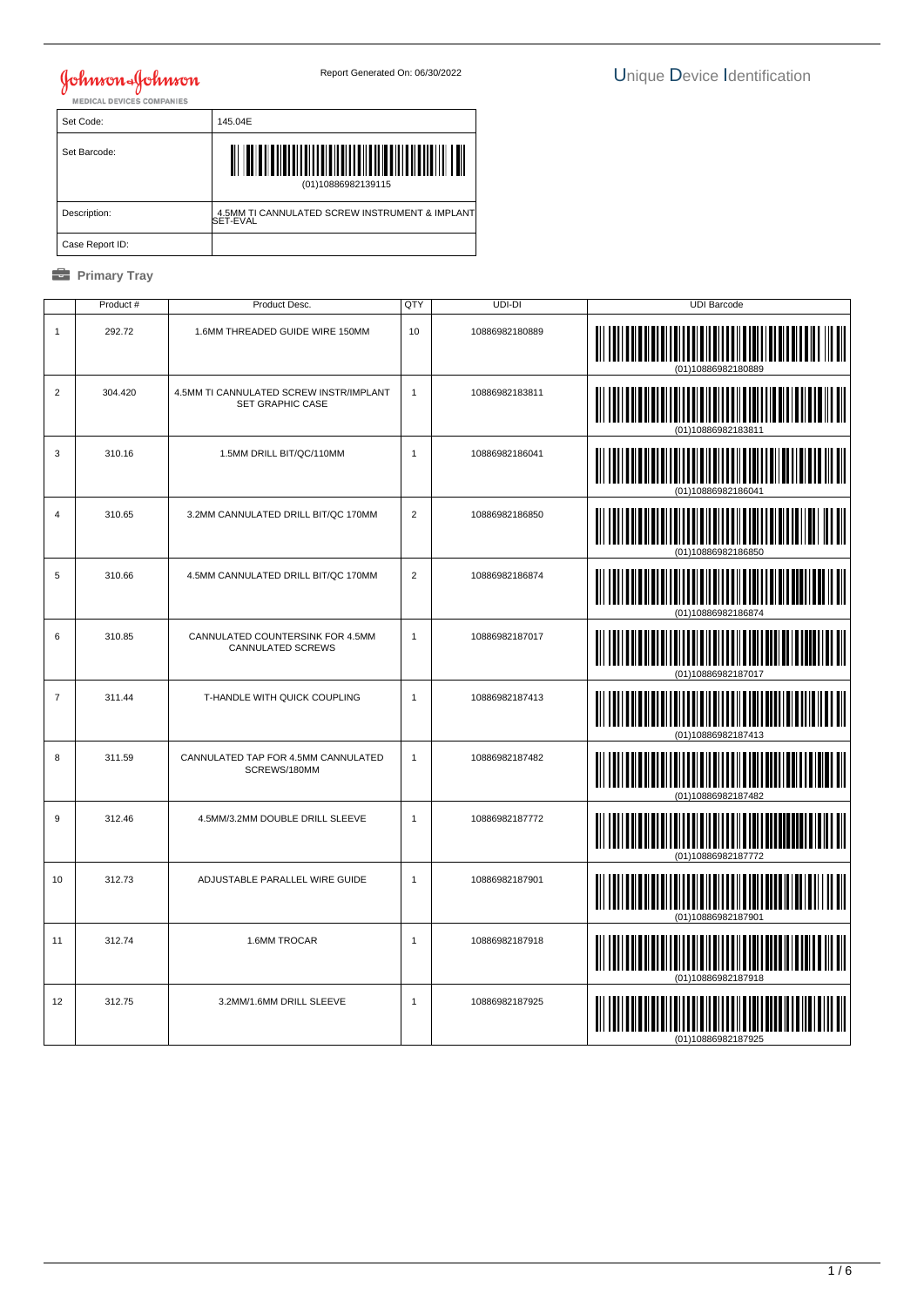| Set Code:       | 145.04E                                                    |
|-----------------|------------------------------------------------------------|
| Set Barcode:    | (01)10886982139115                                         |
| Description:    | 4.5MM TI CANNULATED SCREW INSTRUMENT & IMPLANT<br>SET-EVAL |
| Case Report ID: |                                                            |

|    | Product# | Product Desc.                                         | QTY          | UDI-DI         | <b>UDI Barcode</b> |
|----|----------|-------------------------------------------------------|--------------|----------------|--------------------|
| 13 | 312.76   | 7.0MM/3.2MM DRILL SLEEVE                              | 1            | 10886982187932 | (01)10886982187932 |
| 14 | 312.77   | 9.5MM/7.0MM PROTECTION SLEEVE                         | $\mathbf{1}$ | 10886982187949 | (01)10886982187949 |
| 15 | 314.15   | LARGE HEXAGONAL SCREWDRIVER SHAFT                     | $\mathbf{1}$ | 10886982188595 |                    |
| 16 | 314.20   | CANNULATED 3.5MM HEXAGONAL<br><b>SCREWDRIVER</b>      | 1            | 10886982188670 |                    |
| 17 | 314.31   | HOLDING SLEEVE                                        | $\mathbf{1}$ | 10886982188786 |                    |
| 18 | 319.17   | CANNULATED SCREW MEASURING DEVICE FOR<br>4.5MM SCREWS | $\mathbf{1}$ | 10886982190055 | (01)10886982190055 |
| 19 | 319.26   | 1.75MM CLEANING BRUSH                                 | 1            | 10886982190109 | (01)10886982190109 |
| 20 | 319.35   | 1.6MM CLEANING STYLET                                 | $\mathbf{1}$ | 10886982190222 |                    |
| 21 | 319.97   | <b>SCREW FORCEPS</b>                                  | 1            | 10886982190352 | (01)10886982190352 |
| 22 | 414.520  | 4.5MM TI CANNULATED SCREW PARTIALLY<br>THREADED/20MM  | 3            | 10886982213075 | (01)10886982213075 |
| 23 | 414.522  | 4.5MM TI CANNULATED SCREW PARTIALLY<br>THREADED/22MM  | 3            | 10886982213082 |                    |
| 24 | 414.524  | 4.5MM TI CANNULATED SCREW PARTIALLY<br>THREADED/24MM  | 3            | 10886982213099 | (01)10886982213099 |
| 25 | 414.526  | 4.5MM TI CANNULATED SCREW PARTIALLY<br>THREADED/26MM  | 3            | 10886982213105 |                    |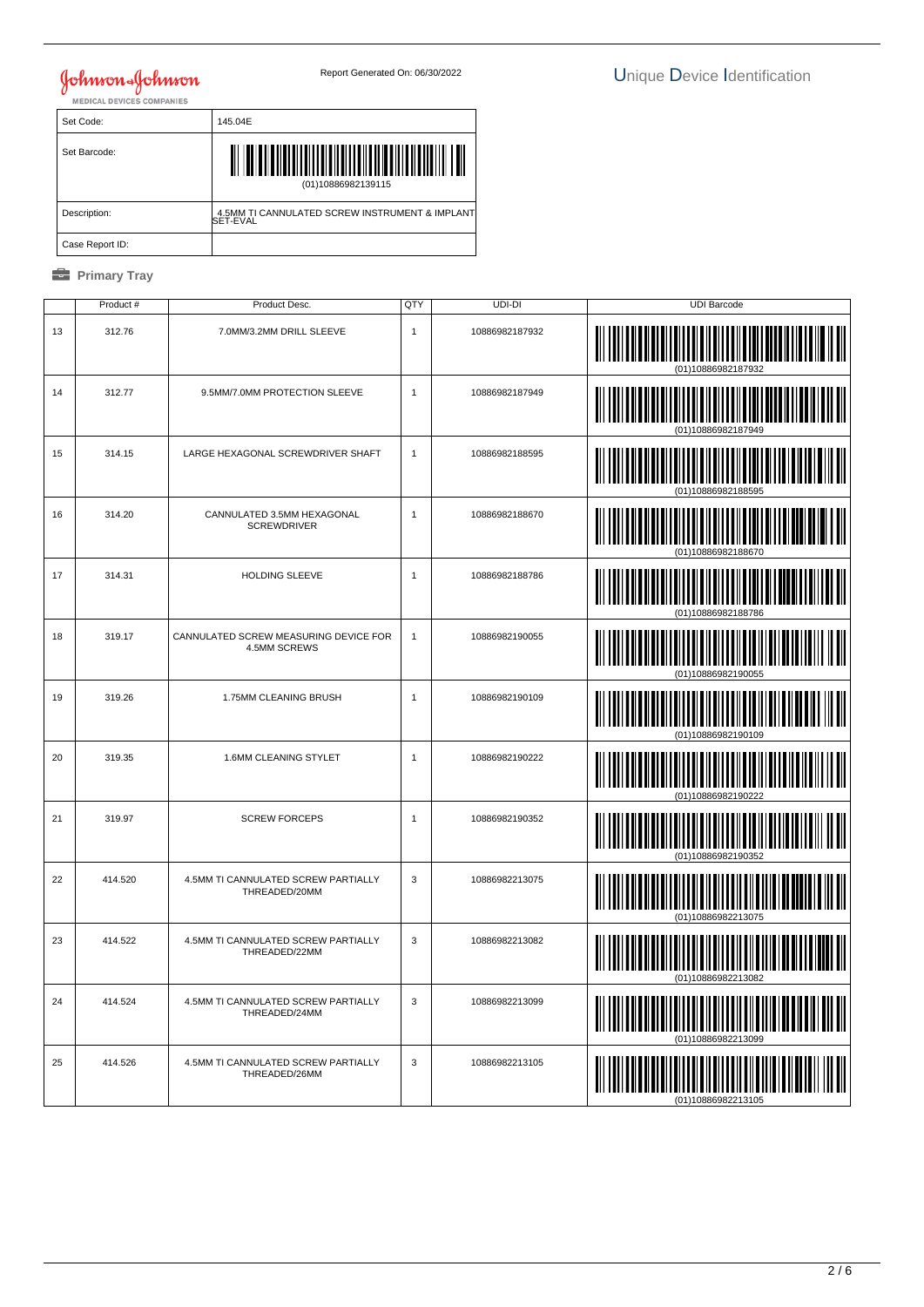| Set Code:       | 145.04E                                                    |
|-----------------|------------------------------------------------------------|
| Set Barcode:    | (01)10886982139115                                         |
| Description:    | 4.5MM TI CANNULATED SCREW INSTRUMENT & IMPLANT<br>SET-EVAL |
| Case Report ID: |                                                            |

|    | Product # | Product Desc.                                        | QTY         | UDI-DI         | <b>UDI Barcode</b>            |
|----|-----------|------------------------------------------------------|-------------|----------------|-------------------------------|
| 26 | 414.528   | 4.5MM TI CANNULATED SCREW PARTIALLY<br>THREADED/28MM | 3           | 10886982213112 |                               |
| 27 | 414.530   | 4.5MM TI CANNULATED SCREW PARTIALLY<br>THREADED/30MM | 3           | 10886982213129 |                               |
| 28 | 414.532   | 4.5MM TI CANNULATED SCREW PARTIALLY<br>THREADED/32MM | 3           | 10886982213136 | <b>    </b>                   |
| 29 | 414.534   | 4.5MM TI CANNULATED SCREW PARTIALLY<br>THREADED/34MM | 3           | 10886982213143 |                               |
| 30 | 414.536   | 4.5MM TI CANNULATED SCREW PARTIALLY<br>THREADED/36MM | 3           | 10886982213150 |                               |
| 31 | 414.538   | 4.5MM TI CANNULATED SCREW PARTIALLY<br>THREADED/38MM | 3           | 10886982213167 |                               |
| 32 | 414.540   | 4.5MM TI CANNULATED SCREW PARTIALLY<br>THREADED/40MM | 3           | 10886982213174 |                               |
| 33 | 414.542   | 4.5MM TI CANNULATED SCREW PARTIALLY<br>THREADED/42MM | 3           | 10886982213181 | IIIII III                     |
| 34 | 414.544   | 4.5MM TI CANNULATED SCREW PARTIALLY<br>THREADED/44MM | $\mathsf 3$ | 10886982213198 |                               |
| 35 | 414.546   | 4.5MM TI CANNULATED SCREW PARTIALLY<br>THREADED/46MM | 3           | 10886982213204 | (01)10886982213204            |
| 36 | 414.548   | 4.5MM TI CANNULATED SCREW PARTIALLY<br>THREADED/48MM | 3           | 10886982213211 |                               |
| 37 | 414.550   | 4.5MM TI CANNULATED SCREW PARTIALLY<br>THREADED/50MM | 3           | 10886982213228 | <u>                      </u> |
| 38 | 414.552   | 4.5MM TI CANNULATED SCREW PARTIALLY<br>THREADED/52MM | 3           | 10886982213235 |                               |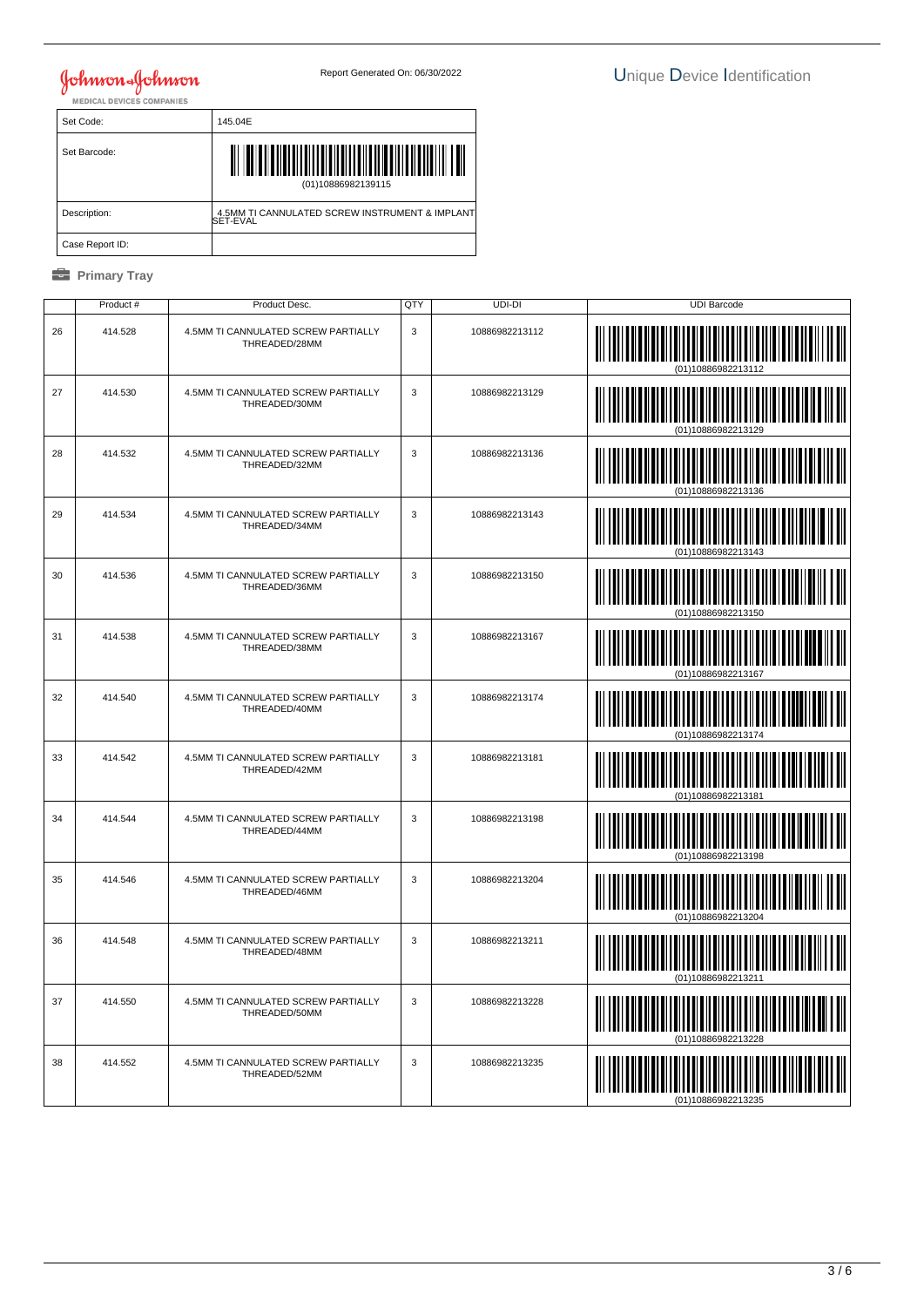| Set Code:       | 145.04E                                                    |
|-----------------|------------------------------------------------------------|
| Set Barcode:    | (01)10886982139115                                         |
| Description:    | 4.5MM TI CANNULATED SCREW INSTRUMENT & IMPLANT<br>SET-EVAL |
| Case Report ID: |                                                            |

|    | Product # | Product Desc.                                        | QTY            | UDI-DI         | <b>UDI Barcode</b>                     |
|----|-----------|------------------------------------------------------|----------------|----------------|----------------------------------------|
| 39 | 414.554   | 4.5MM TI CANNULATED SCREW PARTIALLY<br>THREADED/54MM | 3              | 10886982213242 |                                        |
| 40 | 414.556   | 4.5MM TI CANNULATED SCREW PARTIALLY<br>THREADED/56MM | 3              | 10886982213259 | IIII                                   |
| 41 | 414.560   | 4.5MM TI CANNULATED SCREW PARTIALLY<br>THREADED/60MM | 3              | 10886982213266 |                                        |
| 42 | 414.564   | 4.5MM TI CANNULATED SCREW PARTIALLY<br>THREADED/64MM | 3              | 10886982213273 |                                        |
| 43 | 414.568   | 4.5MM TI CANNULATED SCREW PARTIALLY<br>THREADED/68MM | 3              | 10886982213280 |                                        |
| 44 | 414.572   | 4.5MM TI CANNULATED SCREW PARTIALLY<br>THREADED/72MM | 3              | 10886982213297 |                                        |
| 45 | 414.720   | 4.5MM TI CANNULATED SCREW FULLY<br>THREADED/20MM     | $\overline{c}$ | 10886982213327 |                                        |
| 46 | 414.722   | 4.5MM TI CANNULATED SCREW FULLY<br>THREADED/22MM     | 2              | 10886982213334 |                                        |
| 47 | 414.724   | 4.5MM TI CANNULATED SCREW FULLY<br>THREADED/24MM     | $\sqrt{2}$     | 10886982213341 |                                        |
| 48 | 414.726   | 4.5MM TI CANNULATED SCREW FULLY<br>THREADED/26MM     | 2              | 10886982213358 | (01)10886982213358                     |
| 49 | 414.728   | 4.5MM TI CANNULATED SCREW FULLY<br>THREADED/28MM     | 2              | 10886982213365 |                                        |
| 50 | 414.730   | 4.5MM TI CANNULATED SCREW FULLY<br>THREADED/30MM     | 2              | 10886982213372 | <u> III III III III III III III II</u> |
| 51 | 414.732   | 4.5MM TI CANNULATED SCREW FULLY<br>THREADED/32MM     | 2              | 10886982213389 |                                        |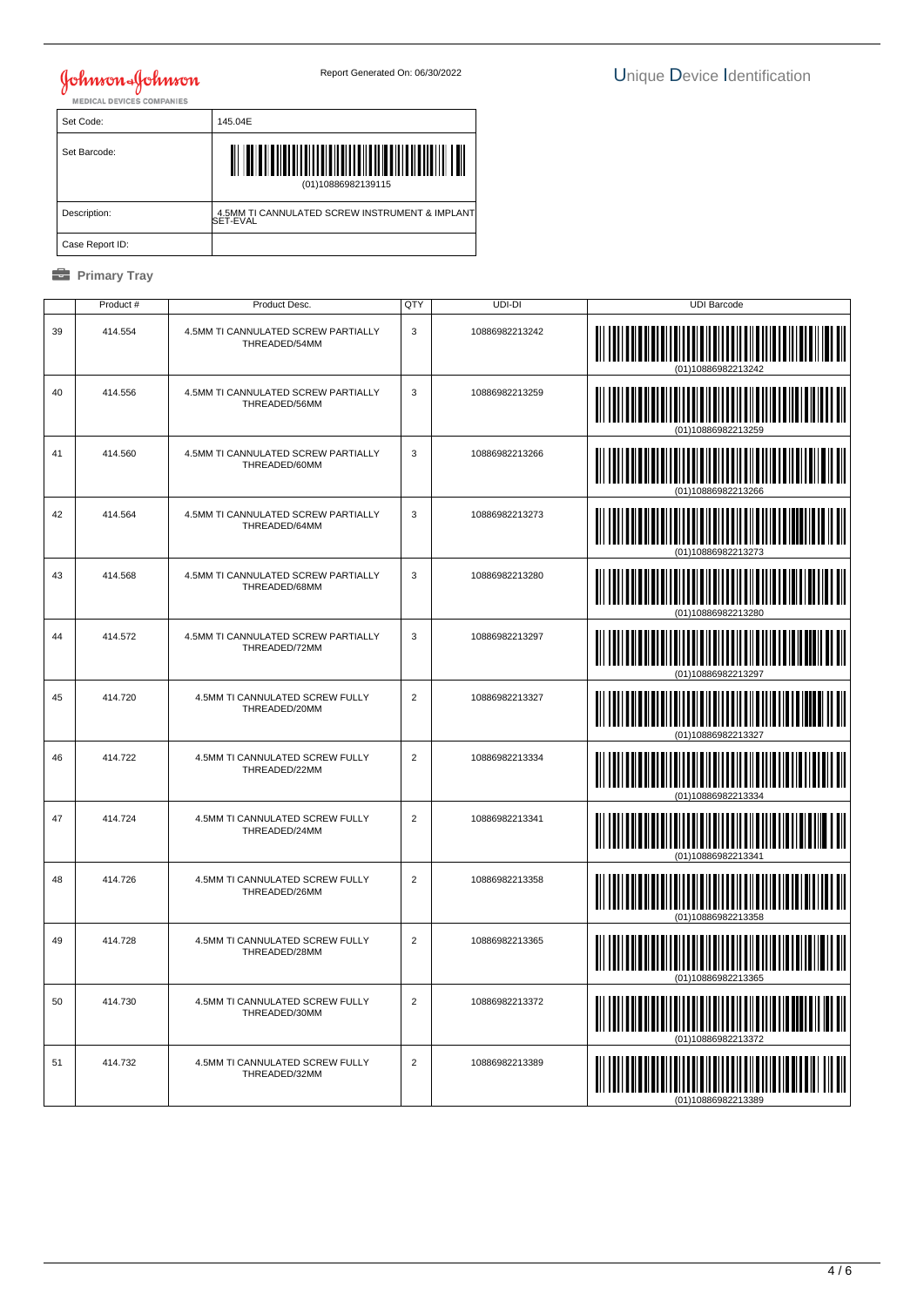| Set Code:       | 145.04E                                                    |
|-----------------|------------------------------------------------------------|
| Set Barcode:    | (01)10886982139115                                         |
| Description:    | 4.5MM TI CANNULATED SCREW INSTRUMENT & IMPLANT<br>SET-EVAL |
| Case Report ID: |                                                            |

|    | Product # | Product Desc.                                    | QTY            | UDI-DI         | <b>UDI Barcode</b>                  |
|----|-----------|--------------------------------------------------|----------------|----------------|-------------------------------------|
| 52 | 414.734   | 4.5MM TI CANNULATED SCREW FULLY<br>THREADED/34MM | $\overline{2}$ | 10886982213396 |                                     |
| 53 | 414.736   | 4.5MM TI CANNULATED SCREW FULLY<br>THREADED/36MM | $\overline{2}$ | 10886982213402 |                                     |
| 54 | 414.738   | 4.5MM TI CANNULATED SCREW FULLY<br>THREADED/38MM | $\overline{2}$ | 10886982213419 | <u>                            </u> |
| 55 | 414.740   | 4.5MM TI CANNULATED SCREW FULLY<br>THREADED/40MM | 2              | 10886982213426 |                                     |
| 56 | 414.742   | 4.5MM TI CANNULATED SCREW FULLY<br>THREADED/42MM | 2              | 10886982213433 |                                     |
| 57 | 414.744   | 4.5MM TI CANNULATED SCREW FULLY<br>THREADED/44MM | $\overline{2}$ | 10886982213440 | (01)10886982213440                  |
| 58 | 414.746   | 4.5MM TI CANNULATED SCREW FULLY<br>THREADED/46MM | $\overline{c}$ | 10886982213457 |                                     |
| 59 | 414.748   | 4.5MM TI CANNULATED SCREW FULLY<br>THREADED/48MM | 2              | 10886982213464 |                                     |
| 60 | 414.750   | 4.5MM TI CANNULATED SCREW FULLY<br>THREADED/50MM | $\sqrt{2}$     | 10886982213471 | (        <br>                       |
| 61 | 414.752   | 4.5MM TI CANNULATED SCREW FULLY<br>THREADED/52MM | 2              | 10886982213488 | (01)10886982213488                  |
| 62 | 414.754   | 4.5MM TI CANNULATED SCREW FULLY<br>THREADED/54MM | 2              | 10886982213495 |                                     |
| 63 | 414.756   | 4.5MM TI CANNULATED SCREW FULLY<br>THREADED/56MM | $\overline{2}$ | 10886982213501 |                                     |
| 64 | 414.760   | 4.5MM TI CANNULATED SCREW FULLY<br>THREADED/60MM | 2              | 10886982213518 |                                     |